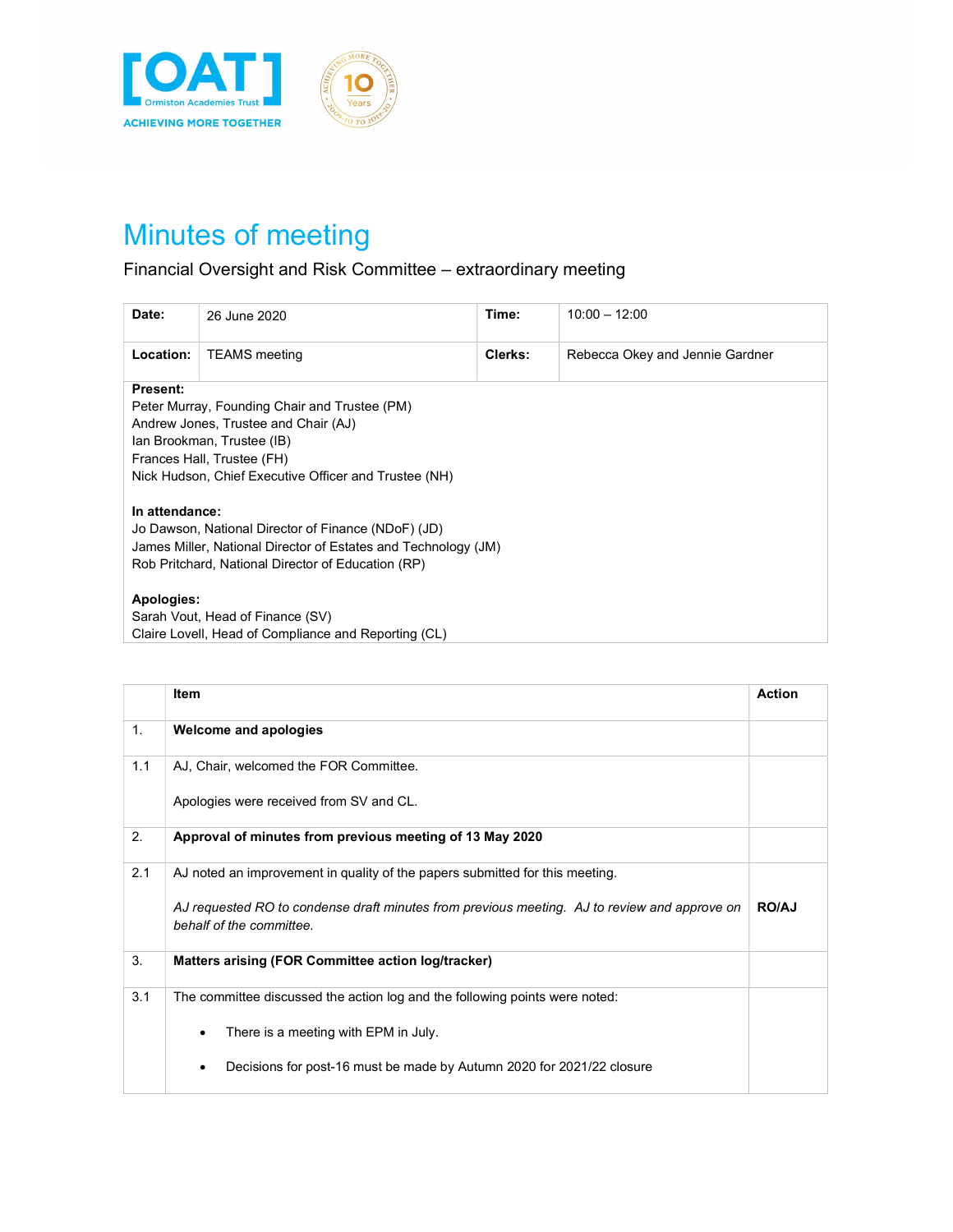

|     | The Trustees confirmed they had no further queries regarding the tracker.                                                                                                                                                                                                                                                                                                                                                                                                                                                                             |  |
|-----|-------------------------------------------------------------------------------------------------------------------------------------------------------------------------------------------------------------------------------------------------------------------------------------------------------------------------------------------------------------------------------------------------------------------------------------------------------------------------------------------------------------------------------------------------------|--|
| 4.  | <b>Summary from Chief Financial Officer</b>                                                                                                                                                                                                                                                                                                                                                                                                                                                                                                           |  |
| 4.1 | The NDoF had circulated the May 2020 financial update, an extract of a larger strategic and<br>financial document that would be condensed into the July 2020 Board Strategy and Financial<br>plan.                                                                                                                                                                                                                                                                                                                                                    |  |
| 5.  | Three-year plan and 2020/21 budget                                                                                                                                                                                                                                                                                                                                                                                                                                                                                                                    |  |
| 5.1 | The NDoF advised the DfE has extended the budget submission date from the end of July to<br>September 2020 to allow for extenuating circumstances due to COVID 19. The NDoF advised it<br>is unlikely that the academy budgets and reserves target will change significantly. The main area<br>of uncertainly is funding levels.                                                                                                                                                                                                                      |  |
|     | A secondary budget has been prepared if schools do not open as planned in September 2020.                                                                                                                                                                                                                                                                                                                                                                                                                                                             |  |
|     | The Trustees agreed the following course of action: to review budget at Board level on 9 July<br>2020 but delay submission until approval at Board on 10 September 2020 and use the extension<br>to allow for changes in government policy. An interim FOR will be arranged in August 2020 if<br>significant changes need to be made to the budget.                                                                                                                                                                                                   |  |
|     | The NDoF presented slides for an integrated three-year financial plan. She advised the Trustees<br>that certain academies will be challenged to find cost savings and the Committee required those<br>savings to be agreed and reflected in Academy budgets before the overall budget could be<br>approved. Pupil catch up funding will be ring-fenced but details are still awaited as to when it will<br>be received and how it can be applied. Surplus savings are to be carried forward into next year<br>with every spending decision optimized. |  |
|     | There was detailed discussion about the delivery of £606k "task" and it was agreed that the NDoF<br>will supply a schedule to support this for the Trustees to consider at an additional meeting to be<br>held on 2 July 2020.                                                                                                                                                                                                                                                                                                                        |  |
|     | There was a detailed discussion on the repurposed use of funds to support greater investment in<br>educational improvements, how this would be managed and what the potential impact on<br>partnership fees.                                                                                                                                                                                                                                                                                                                                          |  |
|     | The Trustees requested details around Transformation assumptions. It was agreed that this<br>would be discussed further at the meeting to be held on 2 July 2020.                                                                                                                                                                                                                                                                                                                                                                                     |  |
|     | NH advised that, following discussion with Paul Hann (Chair of Trustees), the high-level financial<br>plan would be discussed at the July Board meeting.                                                                                                                                                                                                                                                                                                                                                                                              |  |
| 6.  | Governance, risk, and compliance                                                                                                                                                                                                                                                                                                                                                                                                                                                                                                                      |  |
| 6.1 | <b>Decision Framework</b>                                                                                                                                                                                                                                                                                                                                                                                                                                                                                                                             |  |
|     | To be reviewed at additional meeting to be held on 2 July 2020.                                                                                                                                                                                                                                                                                                                                                                                                                                                                                       |  |
| 6.2 | <b>Risk Framework</b>                                                                                                                                                                                                                                                                                                                                                                                                                                                                                                                                 |  |
|     | To be reviewed at additional meeting to be held on 2 July 2020.                                                                                                                                                                                                                                                                                                                                                                                                                                                                                       |  |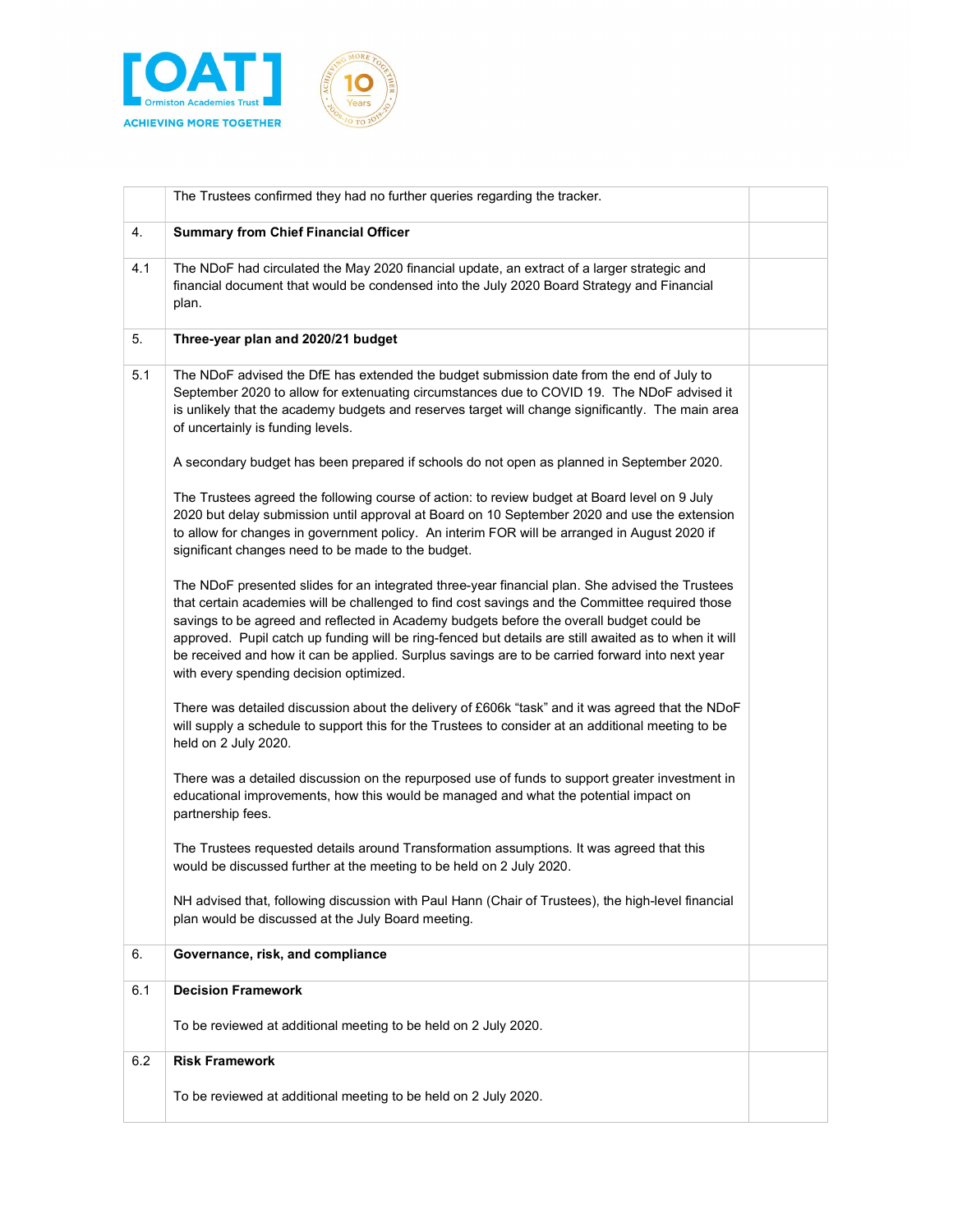



| 6.3 | <b>Reserves Policy</b>                                                                                                                                                                                                                                                                                                                                                                                                                                                                                                                                                                                                                                                                                                                                   |    |
|-----|----------------------------------------------------------------------------------------------------------------------------------------------------------------------------------------------------------------------------------------------------------------------------------------------------------------------------------------------------------------------------------------------------------------------------------------------------------------------------------------------------------------------------------------------------------------------------------------------------------------------------------------------------------------------------------------------------------------------------------------------------------|----|
|     | The Trustees reviewed the reserves policy.                                                                                                                                                                                                                                                                                                                                                                                                                                                                                                                                                                                                                                                                                                               |    |
|     | Reserves Policy approved by the Trustees. Approval subject to amendment at 4.1 (addition of<br>wording along the lines of "in accordance to our normal protocols, processes and procedures.)                                                                                                                                                                                                                                                                                                                                                                                                                                                                                                                                                             | JD |
| 6.4 | <b>Incorporation Policy</b>                                                                                                                                                                                                                                                                                                                                                                                                                                                                                                                                                                                                                                                                                                                              |    |
|     | AJ emphasized the importance of due diligence, primarily a discovery process. Due diligence<br>must be designed to identify any compelling reason(s) not to proceed or to modify our approach.<br>Incorporation Policy approved by the Trustees. Approval subject to amendment at Appendix                                                                                                                                                                                                                                                                                                                                                                                                                                                               | JD |
|     | 2 of decision framework.                                                                                                                                                                                                                                                                                                                                                                                                                                                                                                                                                                                                                                                                                                                                 |    |
| 7.  | <b>Exit of Head Office lease</b>                                                                                                                                                                                                                                                                                                                                                                                                                                                                                                                                                                                                                                                                                                                         |    |
|     | The National Director of Estates and IT, James Miller (JM) joined the meeting. A briefing paper<br>had been circulated outlining options for head office accommodation. He advised the lease for<br>144 Newall Street, Birmingham office expires in September 2020. The office has been closed<br>since COVID 19 lockdown with staff working from home successfully. For several months, the<br>Executive have been exploring various options including exiting the lease and moving to a<br>combination of serviced city centre office accommodation (circa 20 desks) and using NEW<br>academy in Wolverhampton for larger meeting and training events.<br>Dilapidations costs of £110-£150k will need to be met, but costs to convert space at NEW are |    |
|     | minimal and this would be a risk adverse opportunity to reduce ongoing costs by 20% while the<br>rental market and travel behaviour is unpredictable.                                                                                                                                                                                                                                                                                                                                                                                                                                                                                                                                                                                                    |    |
|     | The Trustees agreed that JM should agree dilapidations figure with the landlord and move<br>forward with plans to consult with staff and secure serviced accommodation and space at NEW<br>academy.                                                                                                                                                                                                                                                                                                                                                                                                                                                                                                                                                      |    |
|     | Approved by the Trustees.                                                                                                                                                                                                                                                                                                                                                                                                                                                                                                                                                                                                                                                                                                                                |    |
| 8.0 | Update on cyber security                                                                                                                                                                                                                                                                                                                                                                                                                                                                                                                                                                                                                                                                                                                                 |    |
| 8.1 | A briefing paper had previously been circulated outlining the increase in cyber-attacks in<br>phishing, malware and ransomware since the March 2020 COVID 19 lockdown.                                                                                                                                                                                                                                                                                                                                                                                                                                                                                                                                                                                   |    |
|     | JM's team has recently rolled out training in Head Office and so far there has been a 71%<br>completion rate. Non completers are being chased and JM is in discussion with a provider to<br>develop random testing for those who have completed the training.                                                                                                                                                                                                                                                                                                                                                                                                                                                                                            |    |
|     | The Executive have agreed the cyber security should become part of the mandatory training suite<br>for all staff (along with safeguarding, fire awareness and other training).                                                                                                                                                                                                                                                                                                                                                                                                                                                                                                                                                                           |    |
| 9.  | A.O.B                                                                                                                                                                                                                                                                                                                                                                                                                                                                                                                                                                                                                                                                                                                                                    |    |
| 9.1 | None.                                                                                                                                                                                                                                                                                                                                                                                                                                                                                                                                                                                                                                                                                                                                                    |    |
| 10. | Date and agenda for next meeting.                                                                                                                                                                                                                                                                                                                                                                                                                                                                                                                                                                                                                                                                                                                        |    |